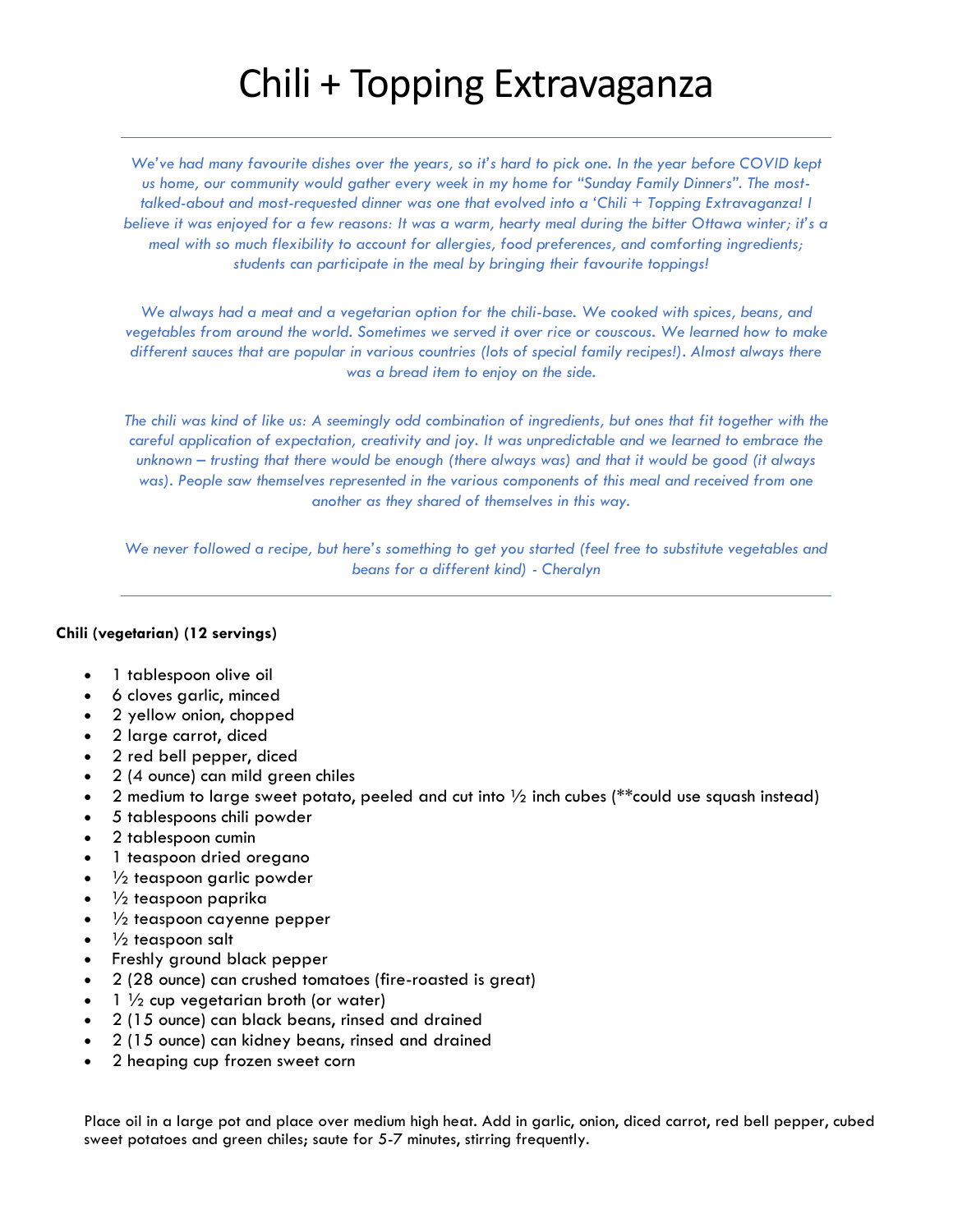Next add in chili powder, cumin, oregano, garlic powder, paprika, cayenne pepper, salt and black pepper; stir for about 30 seconds.

Finally add in crushed tomatoes, broth/water, black beans, kidney beans and corn. Bring to a boil, then reduce heat and simmer for 30-45 minutes or until chili thickens and flavors come together. Taste and adjust seasonings and salt as necessary.

#### **Chili (with meat)**

- 6 Tbsp olive oil
- 3 yellow onion
- 6 cloves garlic
- 3 lb. ground beef
- 3 15oz. can kidney beans (approx. 2 cups of cooked beans)
- 3 15oz. can black beans (approx. 2 cups of cooked beans)
- 3 15oz. can diced tomatoes
- 3 6oz. can tomato paste
- 3 cup water
- 3 Tbsp chili powder
- 3 tsp ground cumin
- $\frac{3}{4}$  tsp cayenne powder
- $\frac{3}{4}$  tsp garlic powder
- $\bullet$  1  $\frac{1}{2}$  tsp onion powder
- $1\frac{1}{2}$  Tbsp brown sugar
- 3 tsp salt
- 1 1/2 tsp Freshly cracked black pepper

Dice the onion and mince the garlic. Add both to a large pot with the olive oil and cook over medium heat until they are soft and transparent. Add the ground beef and continue to sauté until the beef is fully browned.

Drain the beans and add them to the pot along with the diced tomatoes, tomato paste, 1 cup water, and all of the spices/seasonings. Stir until well combined. Place a lid on the pot and allow it to simmer over a low flame for at least 30 minutes, stirring occasionally.

## **Topping options**

- sour cream or plain yogurt
- guacamole
- salsa (tomato-based, citrus-based… so many options!)
- hot sauces (ají, sambal oelek, sriracha, habanero, piri piri, chili oil)
- hot peppers (jalapeño, chili, serrano, thai chili)
- sweet corn
- sliced avocado
- red onion
- scallions
- cheese (paneer, queso fresco, cheddar, halloumi, etc.!)
- refried beans
- lime wedges
- onion flakes
- chives
- parsley
- cilantro